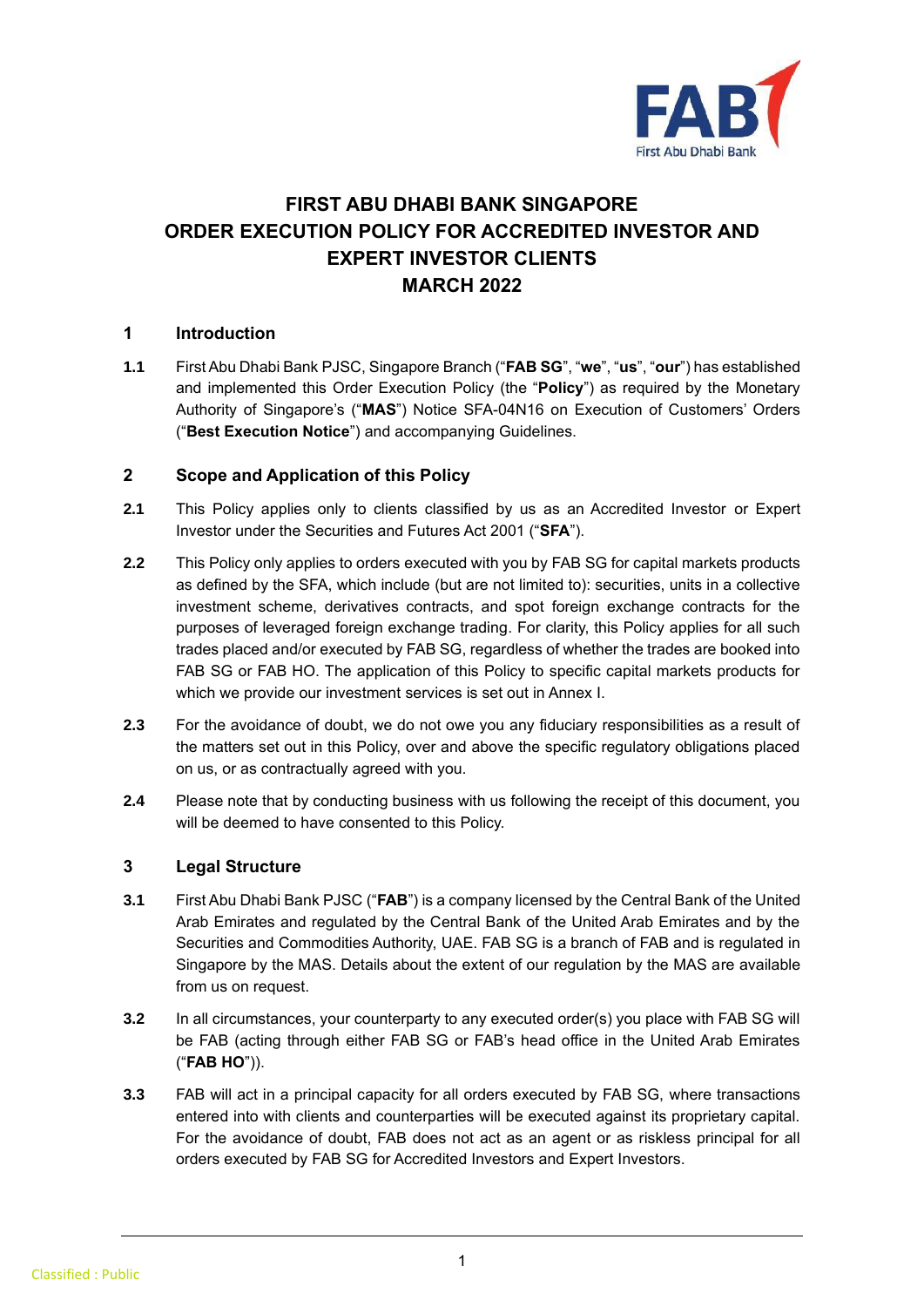

### **4 Our Duty of Best Execution**

- **4.1** We are required under the Best Execution Notice to place or execute or both, as the case may be, clients' orders on the best available terms; and to place or execute, or both, as the case may be, comparable customers' orders in accordance with the time of receipt of such orders ("**Best Execution**"). When we are required to provide Best Execution, this means that we will take all sufficient steps to obtain the best possible result for our client on a consistent basis, taking into account the Execution Factors set out below in section 5.
- **4.2** Where we are dealing with you in a principal capacity, for example, including, but not limited to, where you have accepted a quote, we will determine whether you are placing legitimate reliance on us in relation to a transaction by considering the "Four-Fold Test" outlined below. As noted above, FAB will only deal with you in a principal capacity.
- **4.3** In order to assess whether there is legitimate reliance, we will consider the transaction by reference to the following factors (known as the "**Four-Fold Test**"):
	- **4.3.1** which party initiates the transaction where we approach you and suggest that you should enter into a transaction, it is more likely that you will be placing reliance on us. Where you initiate the transaction, it is less likely that you will be placing reliance on us;
	- **4.3.2 market practice and the existence of a convention to "shop around"**  where the market convention is for participants to approach several dealers for quotes, and you have the ability to "shop around" for quotes, it is less likely that you will be placing reliance on us;
	- **4.3.3 the relative levels of price transparency within a market** where we reasonably believe you have access to similar levels of price transparency, it is less likely that you will be placing reliance on us; and
	- **4.3.4 the information provided by us and any agreement reached**  where our arrangements and agreements, including as described in this Policy, do not indicate or suggest a relationship of reliance, it is less likely that you will be placing reliance on us.
- **4.4** Following consideration of all relevant circumstances of the transaction and the application of the Four-Fold Test, we will take a view as to whether you are legitimately relying on us. Where we conclude that you are not legitimately relying on FAB SG, then Best Execution will not apply. For clarity, we will ordinarily apply the Four-Fold Test on a once-off basis (and not on a per trade basis) based on the factors outlined above.
- **4.5** Please consult Annex I for specific guidance on when you will not be owed Best Execution. As set out in Annex I, we consider that Best Execution generally does not apply to transactions conducted following the provision of a quote.

#### **5 Execution Factors**

**5.1** Where we have determined that we owe you a duty of Best Execution in relation to a transaction, we must consider certain execution factors as part of the process of taking all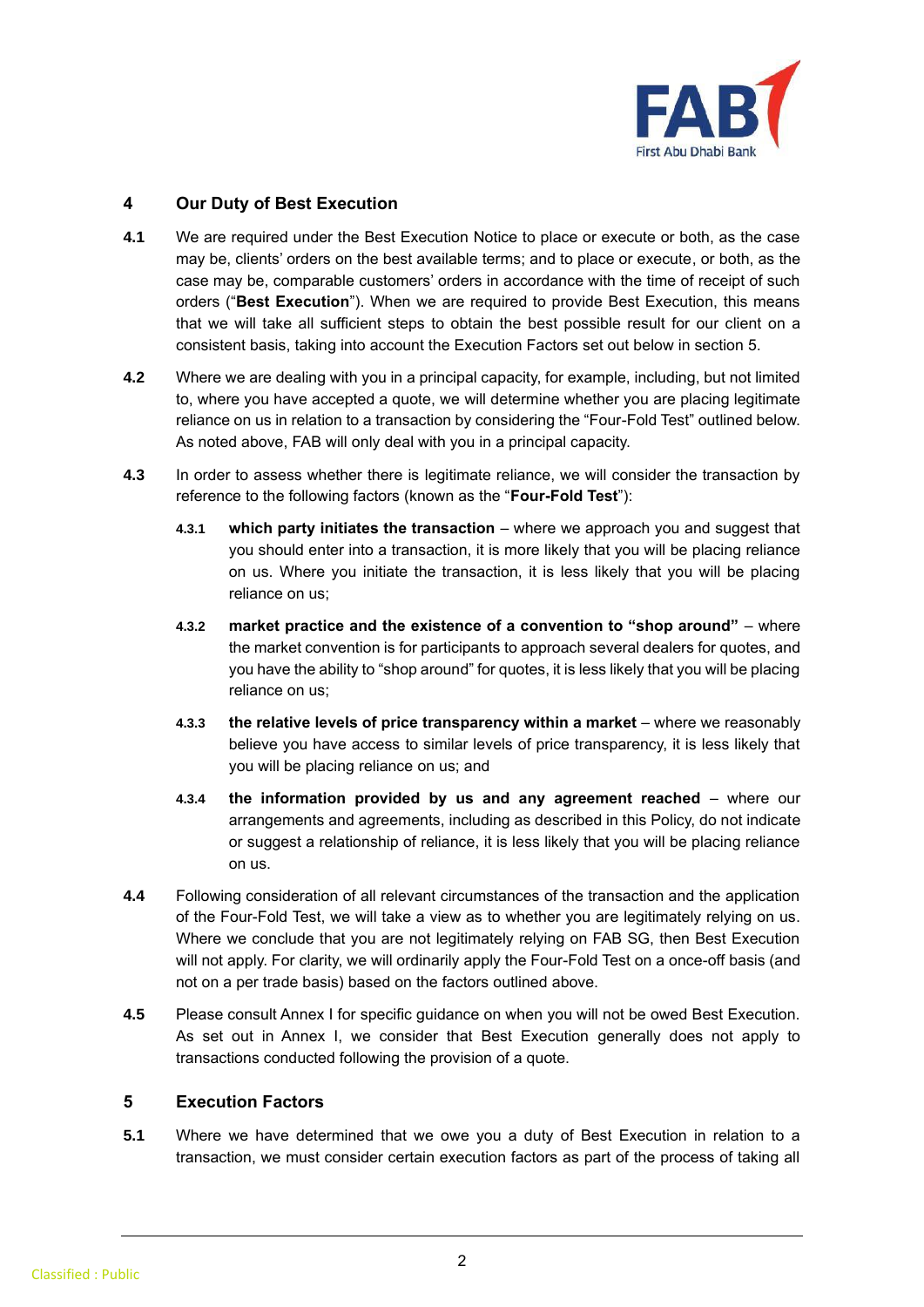

sufficient steps to obtain the best result possible for you in relation to that transaction, in accordance with this Policy.

- **5.2** We will therefore take into account, as relevant, the following factors ("**Execution Factors**"):
	- **5.2.1 price**: the price a financial instrument is or may be executed at excluding any External Costs (as defined below) or any of FAB SG's explicit internal costs;
	- **5.2.2 costs**: this may include implicit costs such as market impact, external costs relevant to the execution including (but not limited to) execution venue fees, clearing and settlement fees and any other fees paid to third parties ("**External Costs**") and explicit internal costs representing our own remuneration through commission and/or spread;
	- **5.2.3 speed**: the time it may take to execute a transaction;
	- **5.2.4 likelihood of execution and settlement**: the likelihood that we will be able to complete a client transaction;
	- **5.2.5 size and nature of the order**: the size of the transaction and how this may impact the price of execution; and
	- **5.2.6** any other relevant considerations deemed relevant to the execution of your transaction.

#### **6 Execution Criteria**

- **6.1** In determining the applicability of, and relative importance attached to, each of the Execution Factors, we will take into account any specific instructions that you give us and the following criteria:
	- **6.1.1** the characteristics of the client (including the regulatory categorisation of the client);
	- **6.1.2** the characteristics of the client order;
	- **6.1.3** the characteristics of the capital markets products that are subject to that order; and
	- **6.1.4** the characteristics of the execution venues to which that order can be directed.
- **6.2** In general, we would expect price to be the most significant execution factor for our Accredited Investor and Expert Investor clients. Where Best Execution applies, when executing orders as a principal, we will check the fairness of the price proposed to you, for example, by gathering market data used in the estimation of the price of such product and, where possible, by comparing with similar or comparable products.
- **6.3** However, there may be circumstances where, depending on the nature of the transaction, the factors vary and other Execution Factors should be prioritised over price. For example, for transactions in illiquid products, the likelihood of execution and settlement become more important. We will use our experience and expertise to achieve the best outcome across all factors. As we have a degree of discretion in our application of these Execution Factors, this may result in a range of permissible approaches to executing your orders.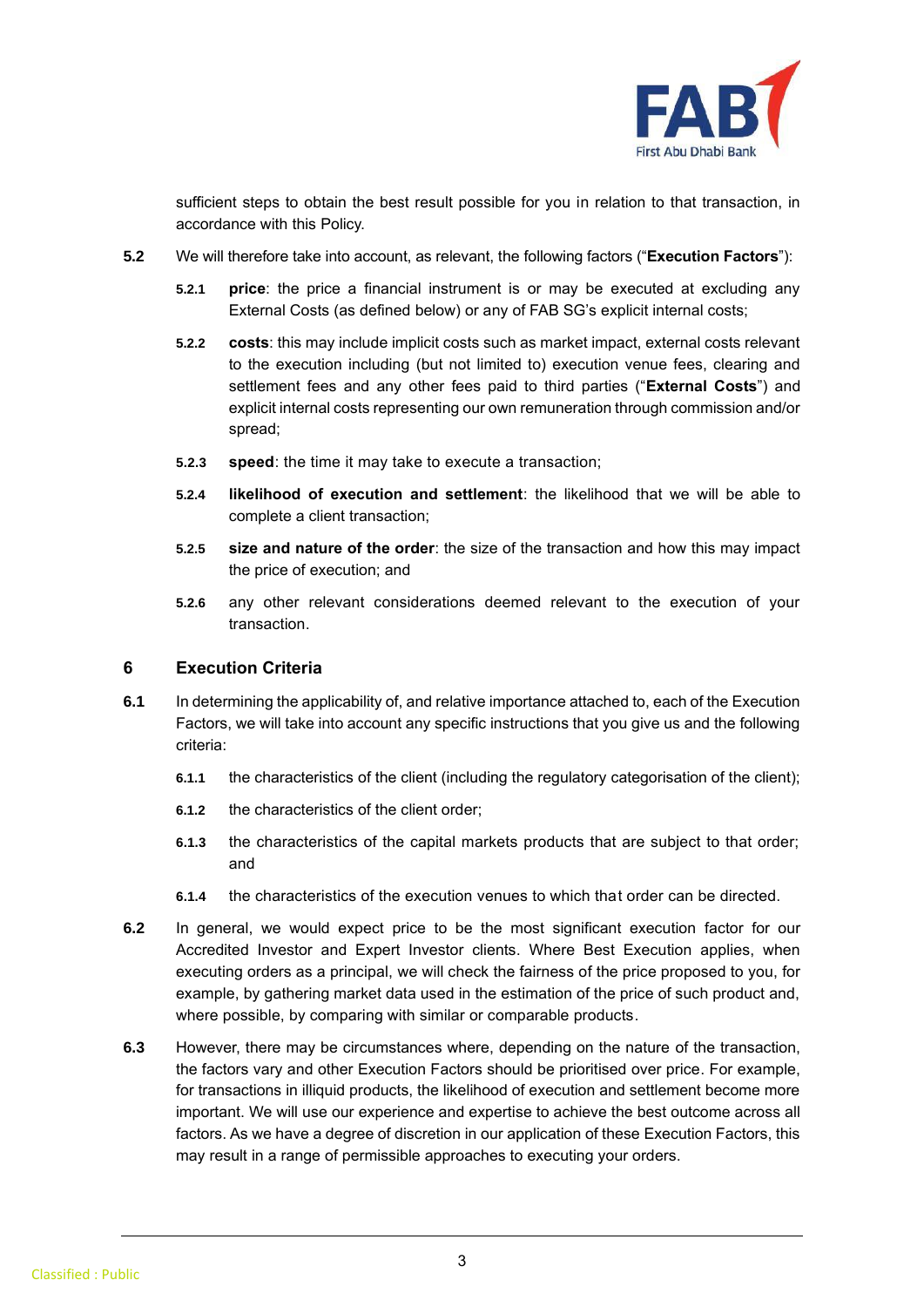

# **7 Specific Instructions from Clients**

- **7.1** Where we owe our clients a duty of Best Execution, if we receive an order from a client that includes specific instructions in relation to the handling and execution of the entire order or a particular aspect of the order, subject to our legal and regulatory obligations, we will follow those specific instructions and in doing so we will have satisfied our Best Execution obligations with regard to the relevant aspects of the order.
- **7.2** Where the specific instructions relate only to a part or aspect of the relevant order, then this Policy will be applied to the remaining elements of the order not covered by the specific instructions.
- **7.3** Where we are provided with specific instructions, this may prevent us from taking the steps that we have designed and implemented in and under this Policy to obtain the best possible result for the execution of your order in respect of the elements covered by your specific instructions.

#### **8 Execution venues**

- **8.1** FAB SG will only deal as principal against you, with the transaction being executed against FAB SG's proprietary capital. As such, the execution venues we use are generally to clear our own market risk.
- **8.2** In selecting an execution venue to clear our own market risk, we will take into account the execution factors listed in section 5.2 of this Policy in order to obtain the best possible results on a consistent basis. The execution venues that we use to clear our own market risk when acting as principal may include market makers, interdealer brokers, and other liquidity providers.
- **8.3** The factors that we will consider when choosing an execution venue to clear our own market risk include (but are not limited to): general prices available, depth of liquidity, relative volatility in the market, speed of execution, cost of execution, reliability and continuity of trading, creditworthiness of the counterparties on the venue (or the central counterparty) and the quality and cost of clearing and settlement. The significance of these factors may vary depending on the market in question. For example, speed of execution may be a priority in markets with price volatility, whereas in markets that have low liquidity, the likelihood of execution itself may be most relevant.
- **8.4** For the avoidance of doubt, FAB SG only deals with you as principal, and therefore does not execute client orders directly on any execution venues. Rather, FAB SG uses execution venues to clear its own market risk. Accordingly, all such client orders are executed outside of a regulated market, multilateral trading facility or organised trading facility (each, a "**Trading Venue**"). It is important to note that the execution of your order **outside of a Trading Venue** may involve consequences which differ from execution on a Trading Venue. For example, the transaction will not be subject to any rules of Trading Venues designed to provide for fair and orderly trading, there may be increased settlement risk as the settlement rules for Trading Venues will not apply to the transaction, and there may be a differing exposure to counterparty risk.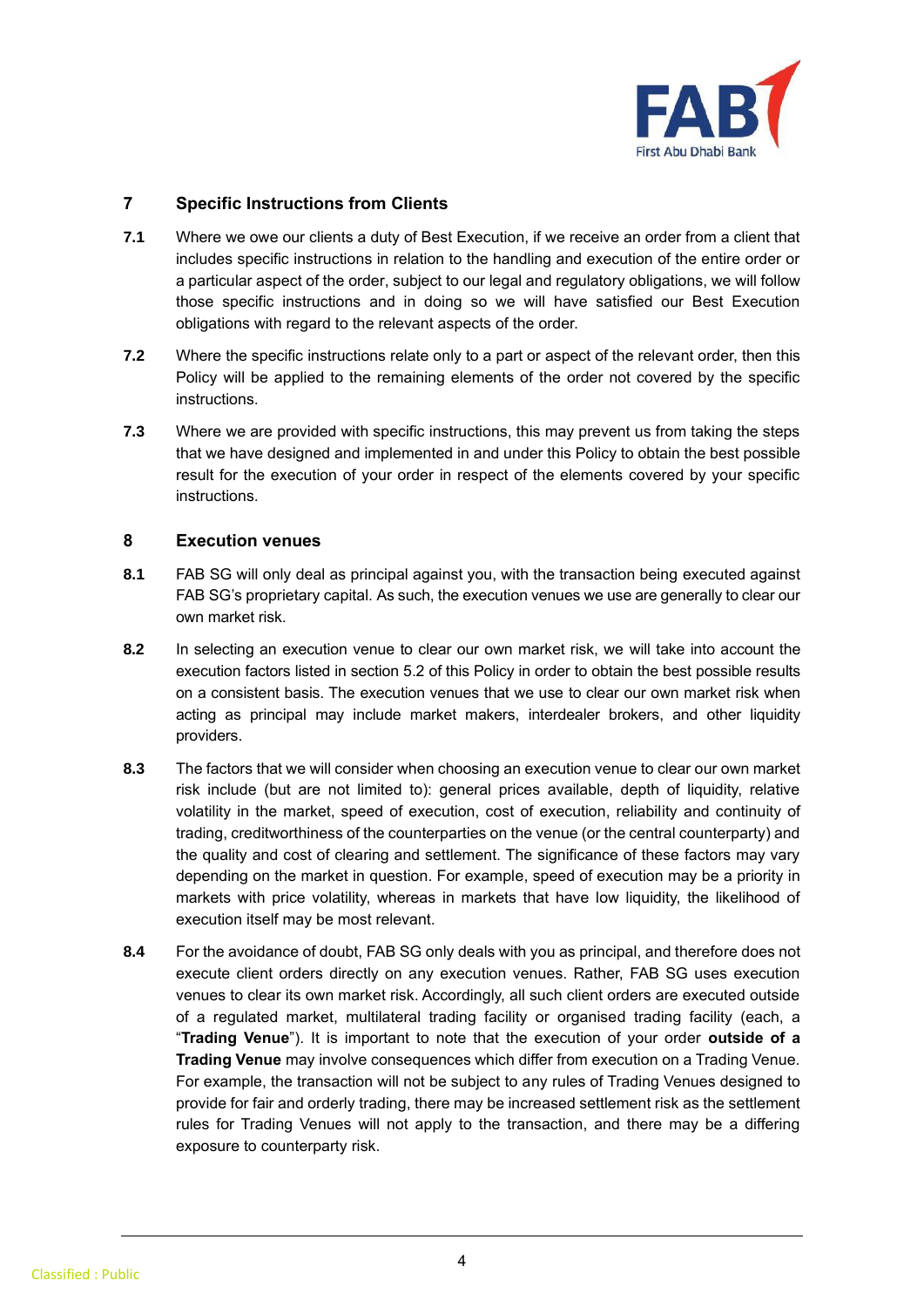

- **8.5** This Policy does not apply to the activities of FAB HO. We monitor the execution achieved through FAB HO to ensure that we are satisfied that FAB HO meets the standards that we require in order for FAB SG to meet its Best Execution obligations (where applicable).
- **8.6** A list of the primary venues we use to clear our own market risk is set out in Annex II. We will assess this list at least annually and may use other execution venues and add or remove any execution venue from this list if we determine it would be appropriate to do so. Our review will include monitoring data of the execution venues that we use, including comparing prices and other relevant factors to ensure that these execution venues do not give rise to significant or systematic deviations in our ability to obtain the best possible results on a consistent basis.

#### **9 Order Handling**

- **9.1** Arrangements are in place to ensure that, where Best Execution requirements apply:
	- **9.1.1** client orders are dealt with promptly, fairly and expeditiously;
	- **9.1.2** otherwise comparable orders are executed sequentially;
	- **9.1.3** in the event of a conflict, the interests of the client are prioritised over our own; and
	- **9.1.4** no client order will be given preference over the order of any other client.
- **9.2** We may aggregate a client order with an order or orders from other clients and/or with a transaction on our own account. Aggregation will only be performed if it is unlikely that the aggregation will disadvantage any of the clients whose order is aggregated, however in certain circumstances the aggregation may work to a client's disadvantage in relation to a particular order.

#### **10 Monitoring and Review**

- **10.1** We will monitor on a consistent basis the effectiveness and relevance of this Policy and its implementation in order to assess if our execution of orders has delivered the best available terms to our clients on a consistent basis, and identify or correct any deficiencies. This will include monitoring publicly available data of the execution venues we use, such as prices available and costs of execution.
- **10.2** In addition, we will review this Policy at least annually and whenever material change occurs which impacts our ability to continue to produce the best possible results for our clients.
- **10.3** We will notify you of any material changes to this Policy or our Best Execution arrangements via our website. We consider that a change will be material where its disclosure is necessary to allow our clients to make informed decisions about whether to continue with the use of our services.
- **10.4** Should you have any comments or queries in relation to this Policy please contact your usual FAB SG contact.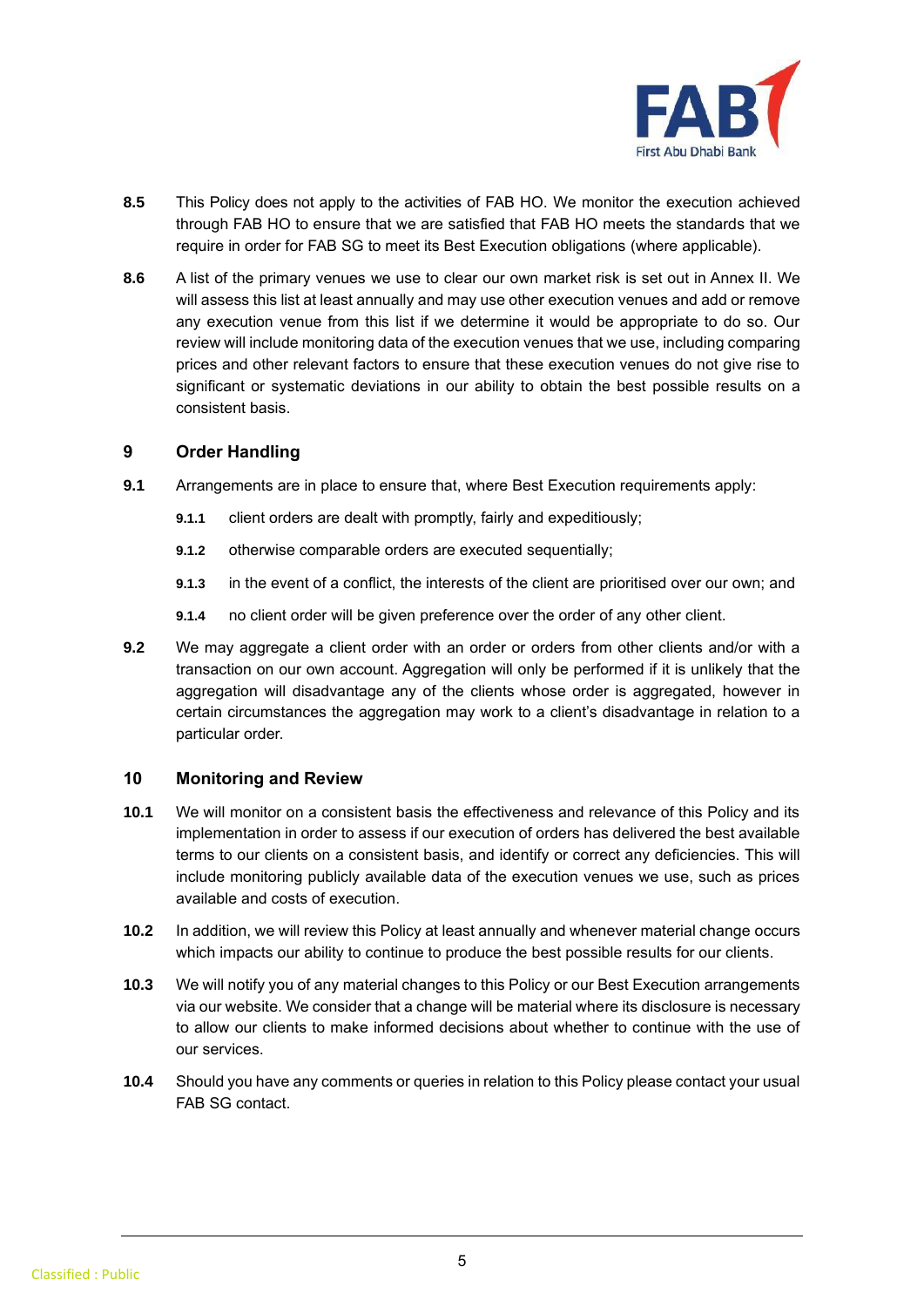

# **11 Record Keeping and Notifications to Clients**

We maintain sufficient records to demonstrate that we have executed client orders in accordance with this Policy. If requested, we will review the execution of an order in respect of which we have provided Best Execution to confirm that it has been executed in accordance with this Policy.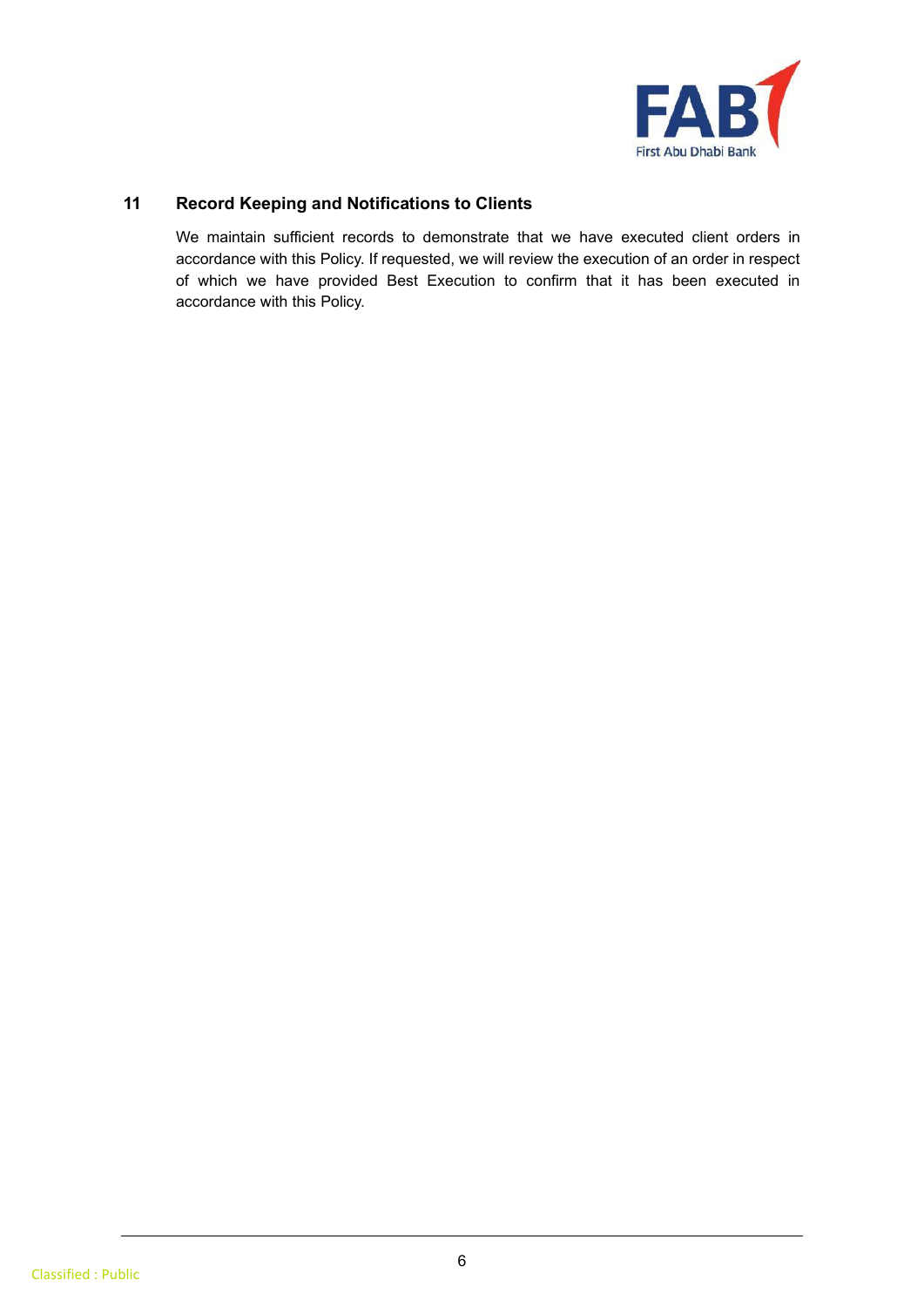

# **Annex I Application of Best Execution by reference to specific products**

#### **1 General Application of Best Execution**

The majority of our orders with clients are conducted on a request for quote ("**RFQ**") basis. This is where we provide a firm risk price in response to a request for a quote. In such circumstances FAB will be acting in a principal capacity with any resultant transaction being executed against its proprietary capital.

Where an order is made via RFQ we **generally take the view that Best Execution does not apply**, where such transactions have the following characteristics:

- (i) you approach and request us to provide you with a quote;
- (ii) you have access to a number of different dealers to provide you with quotes and it is generally accepted market convention in the relevant markets that participants will shop around; and
- (iii) you have (or can be reasonably assumed to have) transparency on the prices at which transactions can be effected in the market.

However, in RFQ situations where these characteristics are absent or where we may exercise discretion of the execution of your order, this may cause our Best Execution obligation to apply.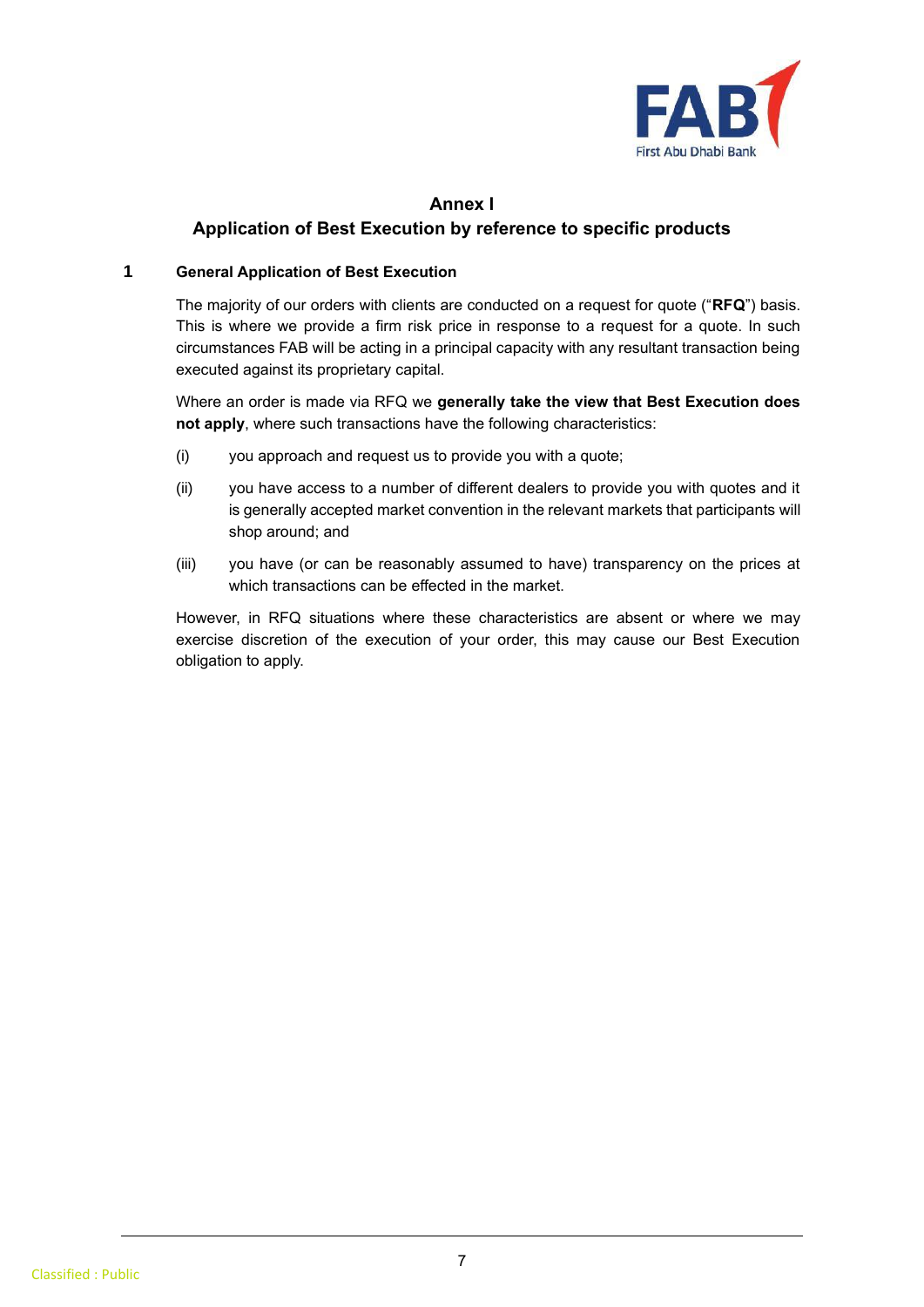

| <b>Product Type</b>                                                                                                                                                                                               | <b>Order Types Available</b> |
|-------------------------------------------------------------------------------------------------------------------------------------------------------------------------------------------------------------------|------------------------------|
| <b>Credit Products</b> (includes: Bonds and Credit Default<br>Swaps)                                                                                                                                              |                              |
| <b>FX Products</b> (includes: FX Swaps, FX Forwards,<br><b>Cross Currency Swaps)</b>                                                                                                                              |                              |
| <b>Interest Rate Products (includes: Interest Rate</b><br>Swaps, Overnight Interest Rate Swaps, Interest Rate<br>Options (Caps, Floors, Collars))                                                                 |                              |
| <b>Money Market Products (includes: FAB Certificates</b><br>of Deposit (Issuance, Buy-Back and Switches)                                                                                                          | <b>RFQ</b>                   |
| <b>Bond Repos and Bond Lending Products (includes:</b><br>Repos, Reverse Repos, Total Return Swaps<br>(Synthetic Repos) and Securities Lending. The<br>underlying instruments for such products will be<br>Bonds) |                              |
| Other Derivative Products (includes: other<br>Derivatives (including Bespoke Derivatives) not<br>included above as agreed on an order by order basis)                                                             |                              |

#### **2 Application to Product Types**

#### **3 Execution Factors**

Where Best Execution is applicable we shall consider the Execution Factors in accordance with Section 5 of the Policy. Generally, we would expect price to be the most significant factor for our Accredited Investor and Expert Investor clients. However, as stated in Section 6 and Section 8 of this Policy, there may be circumstances where, depending on the nature of the transaction, the factors vary and other Execution Factors should be prioritised over price. The significance of the Execution Factors may vary depending on the market in question or the nature of your order. We will use our experience and expertise to achieve the best outcome across all factors.

Where Best Execution is applicable to over-the-counter products (including Bespoke Derivatives), it may not be possible to apply Best Execution as applicable to other orders or products. In such cases, we will check the fairness of the price proposed to you by gathering market data used in the estimation of the price of such product and, where possible, by comparing it with similar or comparable products.